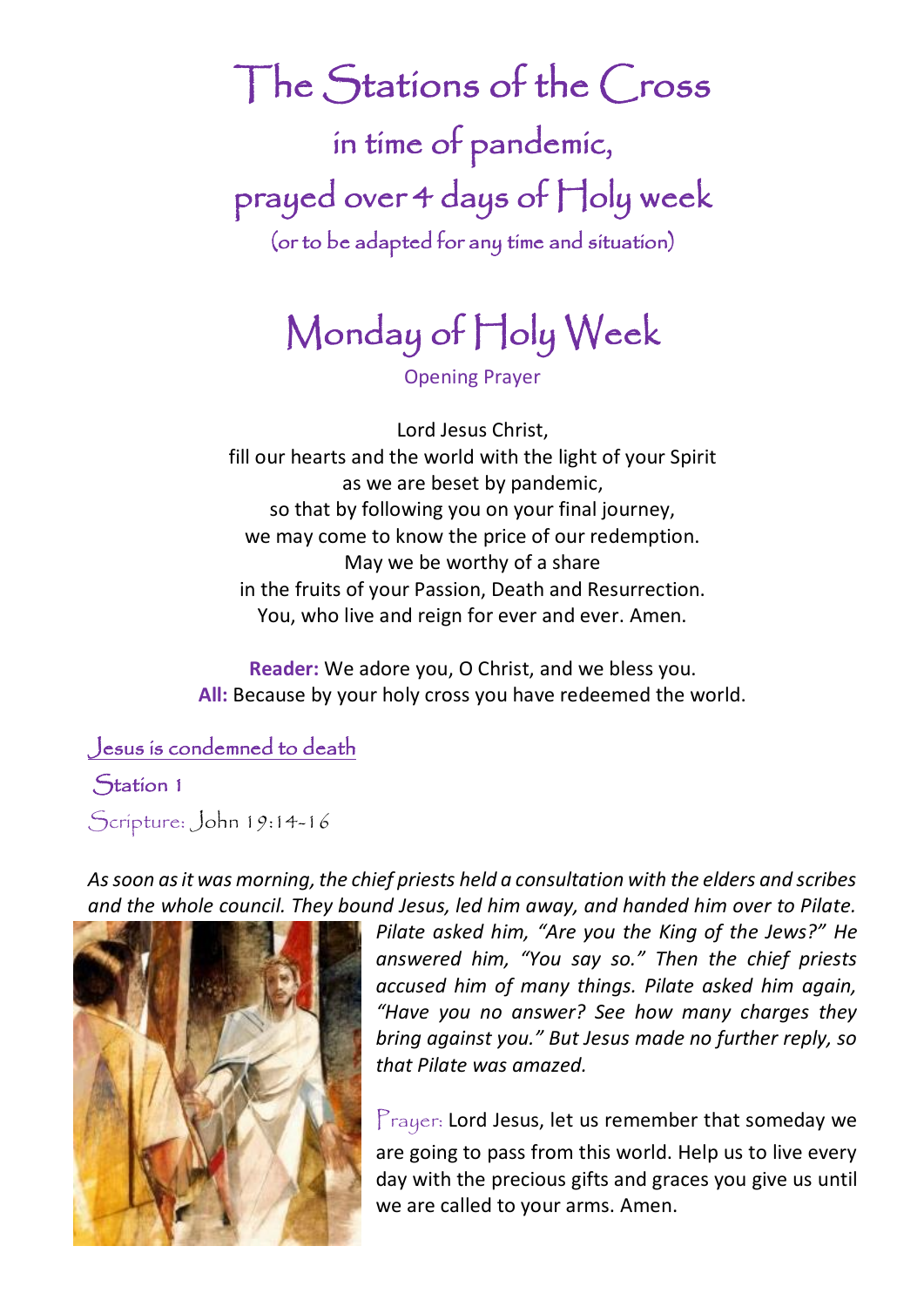

## Jesus takes up his cross Station II

#### Scripture: Mark 8:31-35

*"The Son of Man must undergo great suffering, and be rejected by the elders, chief priests, and scribes, and be killed, and on the third day be raised." Then he said to them all, "If any want to become my followers, let them deny themselves and take up their cross daily and follow me. For those who want to save their life will lose it, and those who lose their life for my sake will save it."*

Prayer: Lord, you take upon yourself the burden of the cross and all that weighs us down. Give us the

strength to walk onward, uncrushed by whatever is placed on our shoulders. May we help others to endure in the trials and suffering of their lives. Amen.

## Jesus falls for the first time Station |||

#### Scripture: Matthew 11:28-30

*"Come to me, all you that are weary and are carrying heavy burdens, and I will give you rest. Take my yoke upon you, and learn from me; for I am gentle and humble in heart, and you will find rest for your souls. For my yoke is easy, and my burden is light."*

Prayer: Jesus, when we fall and feel discouraged, may we know that you are especially close to us then, bearing our shame and giving us the strength to stand up on our feet and begin to walk again. Make our hearts tender toward all those who fall under the weight of their cross and grant us renewed charity and unity. Amen.

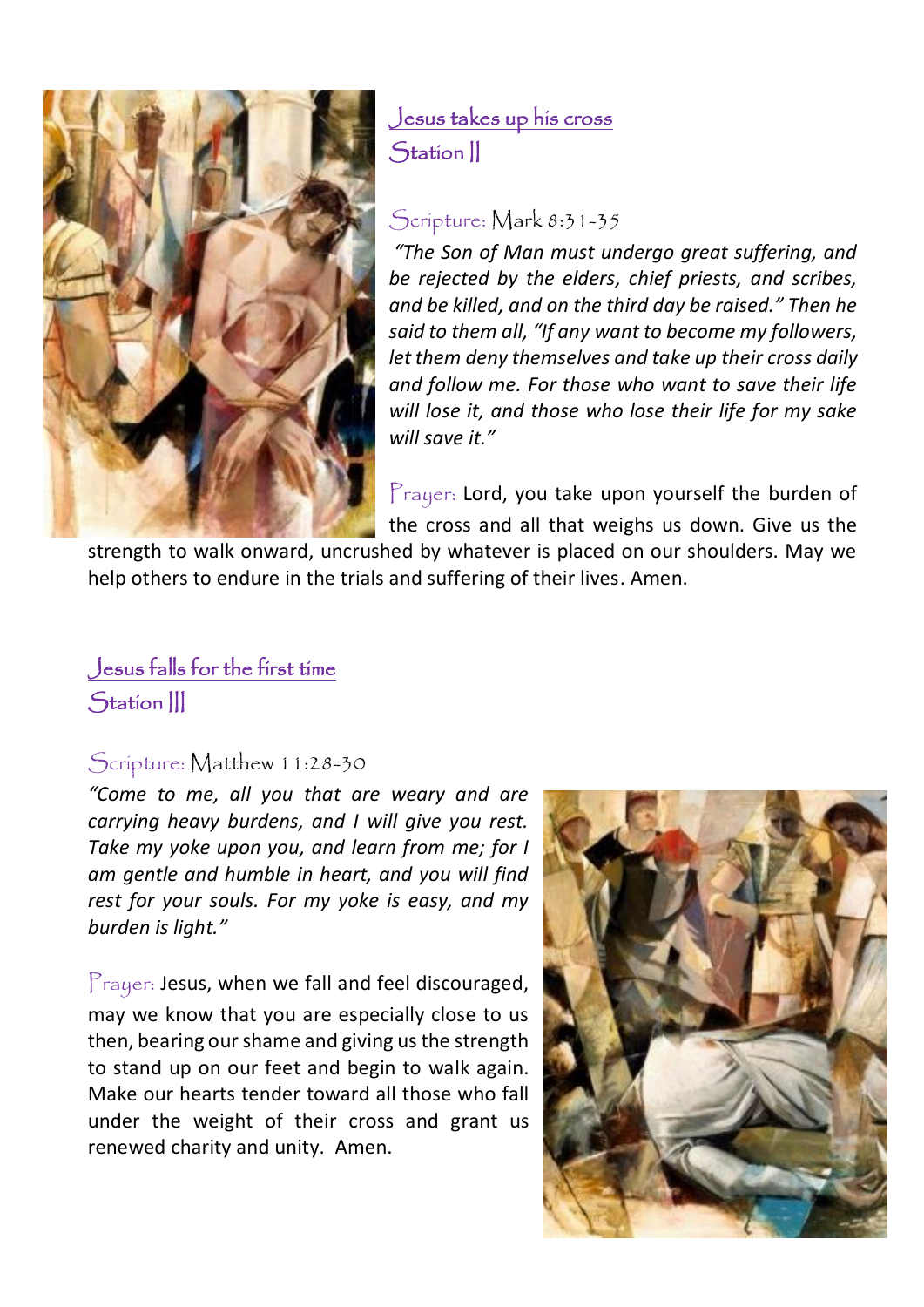

#### Jesus meets his mother

### Station IV

### Scripture: Luke 2:34-35

*Then Simeon blessed them and said to his mother Mary, "This child is destined for the falling and the rising of many in Israel, and to be a sign that will be opposed so that the inner thoughts of many will be revealed—and a sword will pierce your own soul too."* 

Prayer: Jesus, when you met your mother Mary as you carried your cross, you embraced her anguish and suffering. Jesus, at

that moment you were every child lost prematurely and she every parent grieving for their loss. Lord be close to all who lose or become distant from people they love. During this pandemic draw families closer together; let barriers fall down and closer relationships form. We pray for a swift end to the pandemic. Amen.

## The Lord's Prayer

Our Father, who art in heaven; hallowed be thy name. Thy Kingdom come, thy will be done, on earth, as it is in heaven. Give us this day our daily bread and forgive us our trespasses as we forgive those that trespass against us. And lead us not into temptation, but deliver us from evil. Amen.

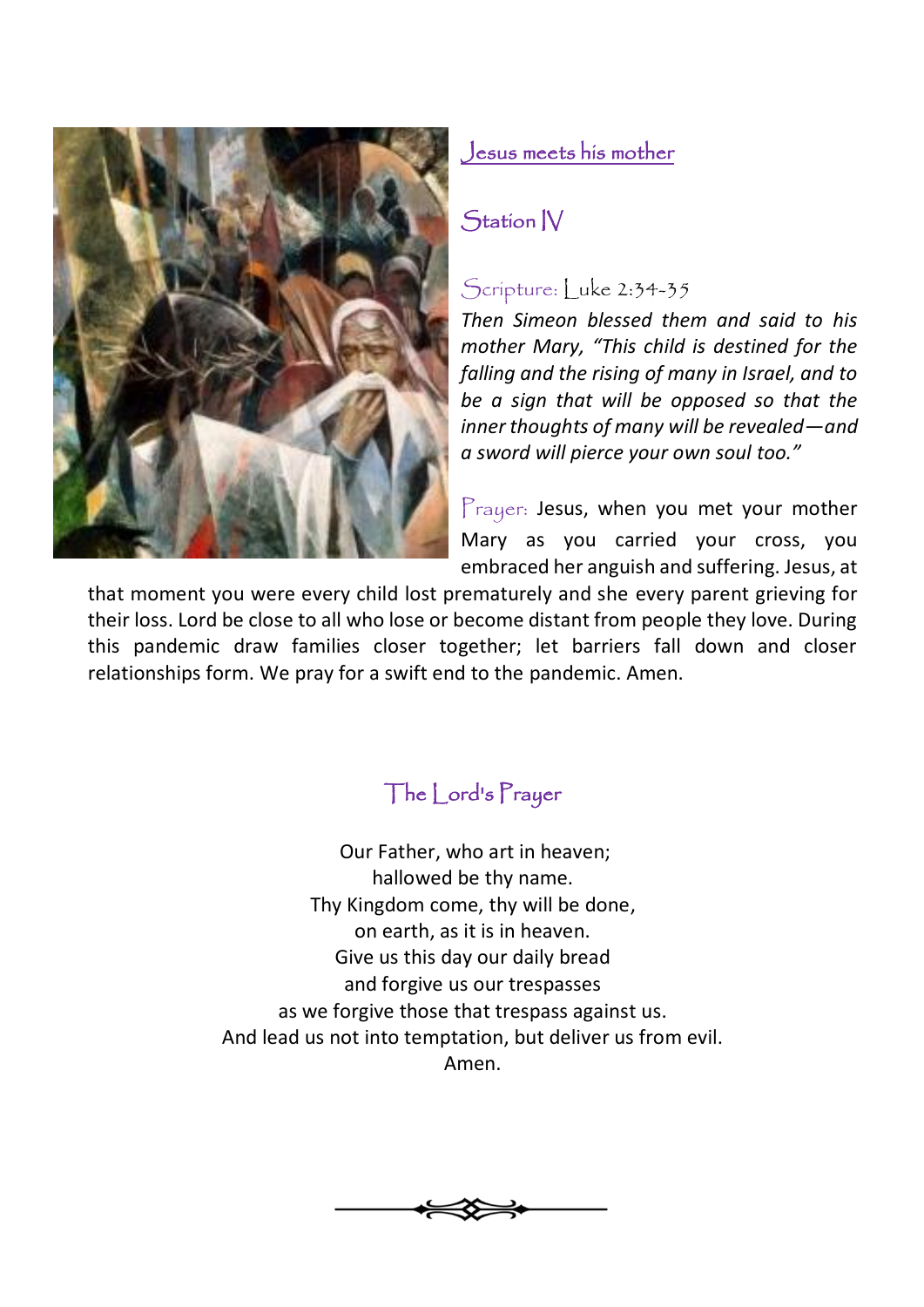## Tuesday of Holy Week

**Reader:** We adore you, O Christ, and we bless you. **All:** Because by your holy cross you have redeemed the world.

#### Simon of Cyrene helps Jesus carry the cross Station V

#### Scripture: Mark 15:21-22

*They compelled a passer-by, who was coming in from the country, to carry his cross; it was Simon of Cyrene, the father of Alexander and Rufus. Then they brought Jesus to the place called Golgotha (which means the place of a skull).* 

Prayer: Lord Jesus, may we be unashamed to accept help when we need it, and may we be eager to offer it when others have needs. May our mutual dependence be a source of joy and an occasion of grace. We pray for our government leaders, medical personnel, priests, armed services, first responders and all who need extraordinary grace in these times. Amen.





## Veronica wipes the face of Jesus Station VI

#### Scripture: 1 Corinthians 13:12-13

For now we see in a mirror, dimly, but then we will see face to face. Now I know only in part; then I will know fully, even as I have been fully known. And now faith, hope, and love abide, these three; and the greatest of these is love.

 $P$ rayer: Lord Jesus, may we always act with the compassion and tenderness that Veronica showed to you. May we always be alert to those who feel invisible and despised and recognise that we are all brothers and sisters

sharing in your dignity. We implore special graces for families, children, the elderly and the sick. We ask you to provide for the economic needs of all people at this time. Amen.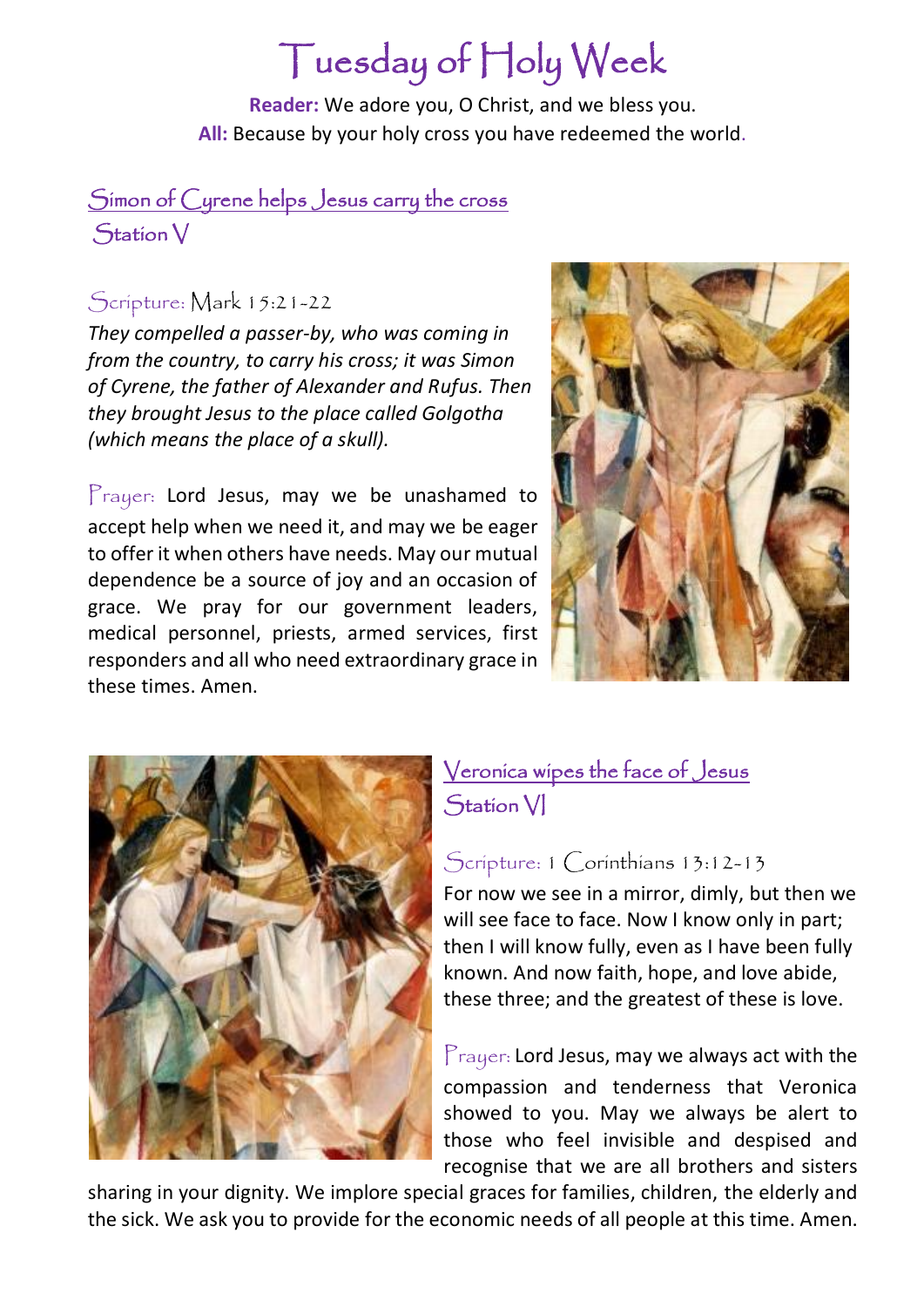## Jesus falls a second time Station VII

## Scripture: Hebrews 4:15-16

*For we do not have a high priest who is unable to sympathize with our weaknesses, but we have one who in every respect has been tested as we are, yet without sin. Let us therefore approach the throne of grace with boldness, so that we may receive mercy and find grace to help in time of need.*

Prayer: Lord Jesus, lift us to our feet when we feel that we can go no further. When we feel battered by the storms of life, without strength



to carry on, then may we know that you, the strong Son of God, will bear us onward. Amen.



### Jesus meets the women of Jerusalem

## Station VIII

### Scripture: Luke 23:27-31

*A great number of the people followed him, and among them were women who were beating their breasts and wailing for him. But Jesus turned to them and said, "Daughters of Jerusalem, do not weep for me, but weep for yourselves and for your children. For the days are surely coming* 

*when they will say, 'Blessed are the barren, and the wombs that never bore, and the breasts that never nursed.' Then they will begin to say to the mountains, 'Fall on us'; and to the hills, 'Cover us.' For if they do this when the wood is green, what will happen when it is dry?"*

 $P_{\text{rayer:}}$  Lord Jesus, create a new heart within us. May we reflect on our own selfishness and sin. May we not be complacent towards the evils in our world. Let our ears not be deaf, but open to the cry of those in need. We pray for a swift end to this pandemic. Amen.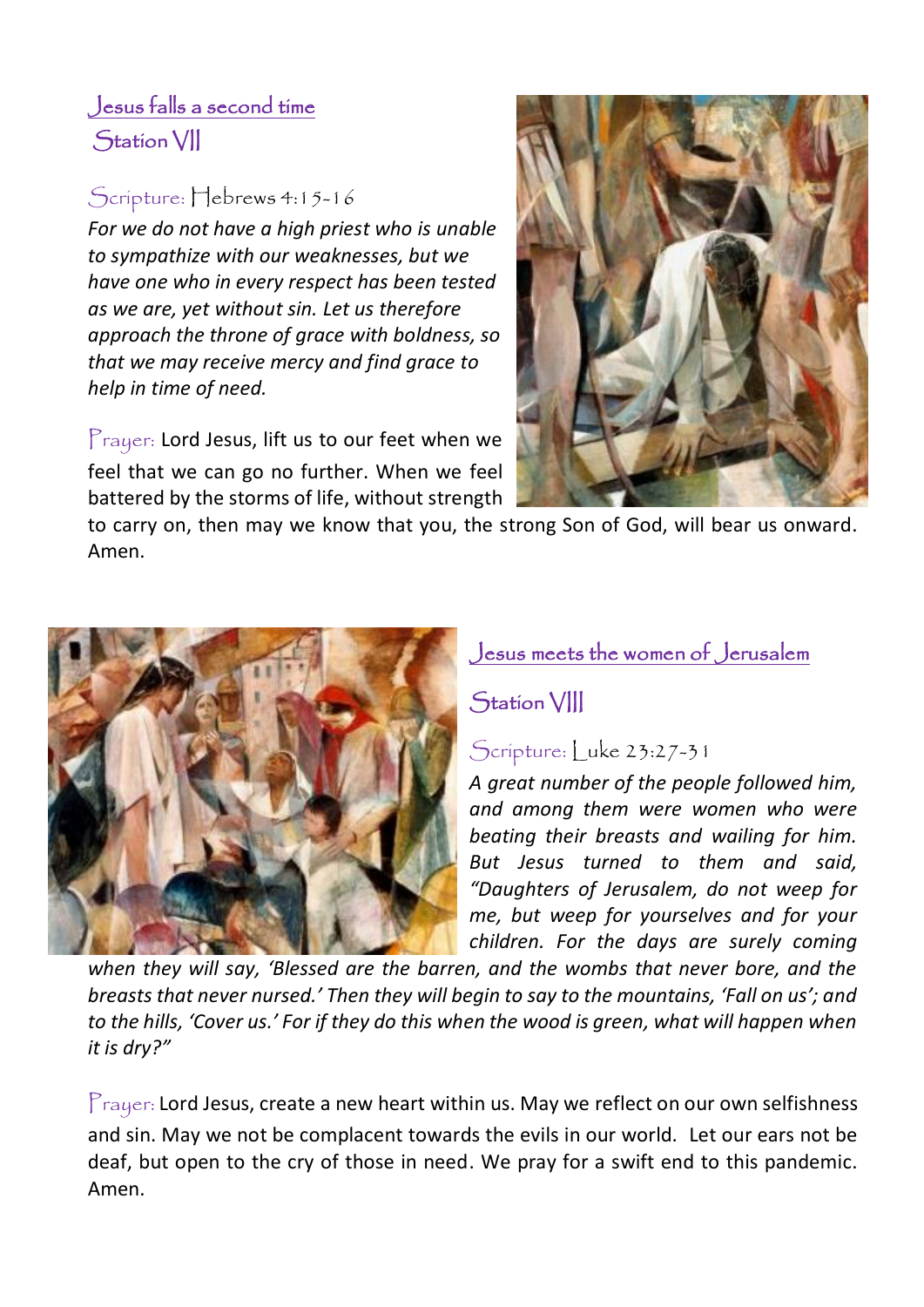## The Lord's Prayer

Our Father, who art in heaven; hallowed be thy name. Thy Kingdom come, thy will be done, on earth, as it is in heaven. Give us this day our daily bread and forgive us our trespasses as we forgive those that trespass against us. And lead us not into temptation, but deliver us from evil. Amen.

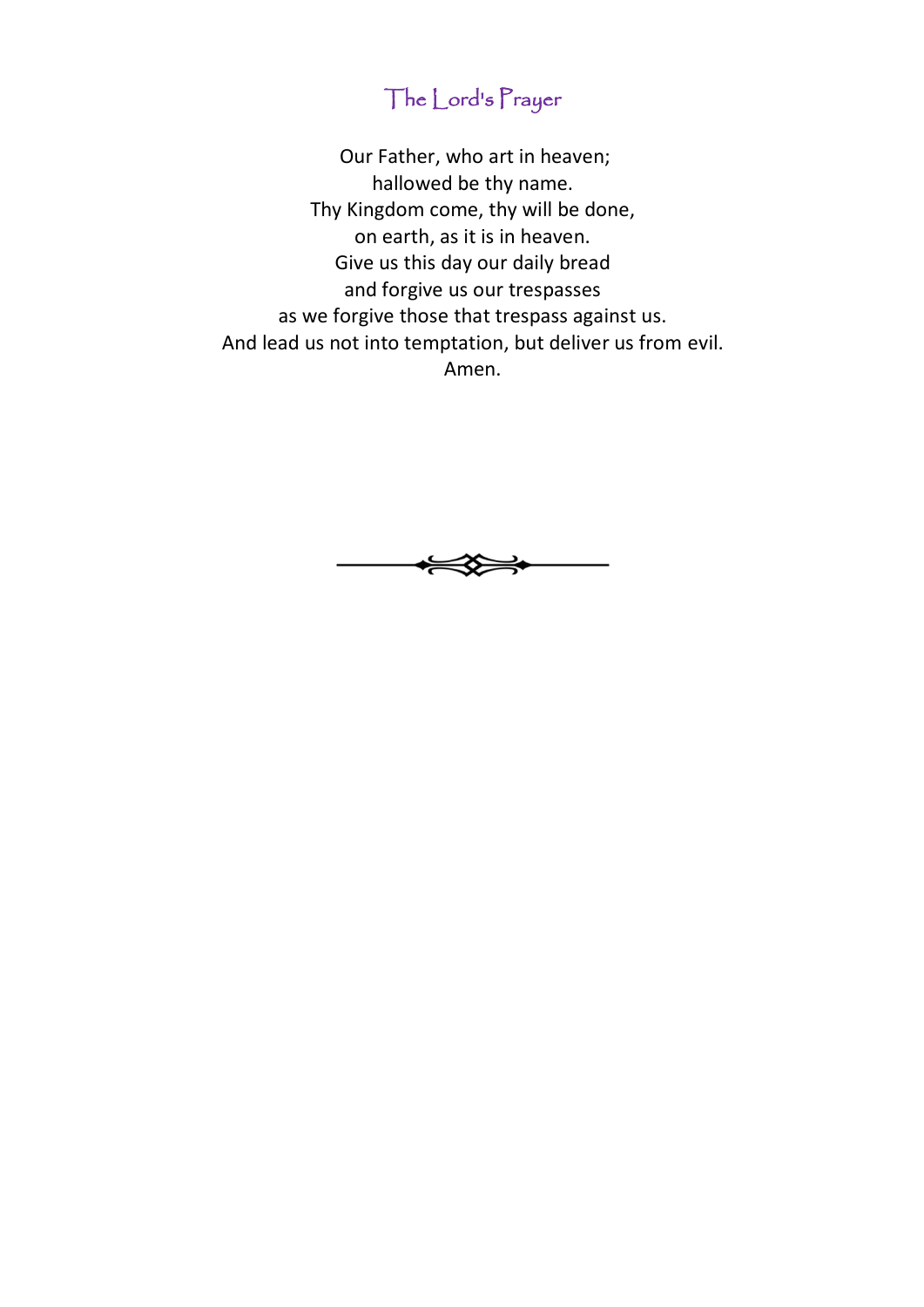## Wednesday of Holy Week

**Reader:** We adore You, O Christ, and we bless You. **All:** Because by Your holy cross You have redeemed the world.

#### Jesus falls the third time

## Station IX

#### Scripture: Matthew 24:10-13

*Then many will fall away, and they will betray one another and hate one another. And many false prophets will arise and lead many astray. And because of the increase of lawlessness, the love of many will grow cold. But the one who endures to the end will be saved.*



Prayer : Lord Jesus, again you fall and again you get up and continue toward your certain death. Grant us strength to continue getting up from our falls and failures. Help your people to arise beyond what is physical to see your spiritual healing at work in our midst.



## Jesus is stripped of his garments Station X

#### Scripture: John 19:23-24

*They took his clothes and divided them into four parts, one for each soldier. They also took his tunic; now the tunic was seamless, woven in one piece from the top. So they said to one another, "Let us not tear it, but cast lots for it to see who will get it." This was to fulfill what the scripture says, "They divided my clothes among themselves, and for my clothing they cast lots."*

 $P_{\text{rayer:}}$  Lord Jesus, we sometimes fear to be seen as we really are, feeling afraid, ashamed or self conscious. But for our sake you endured humiliation, were stripped naked and bore the jeers of the world. Lord comfort those who feel despised and clothe all of humanity in your garment of love especially in these times. Amen.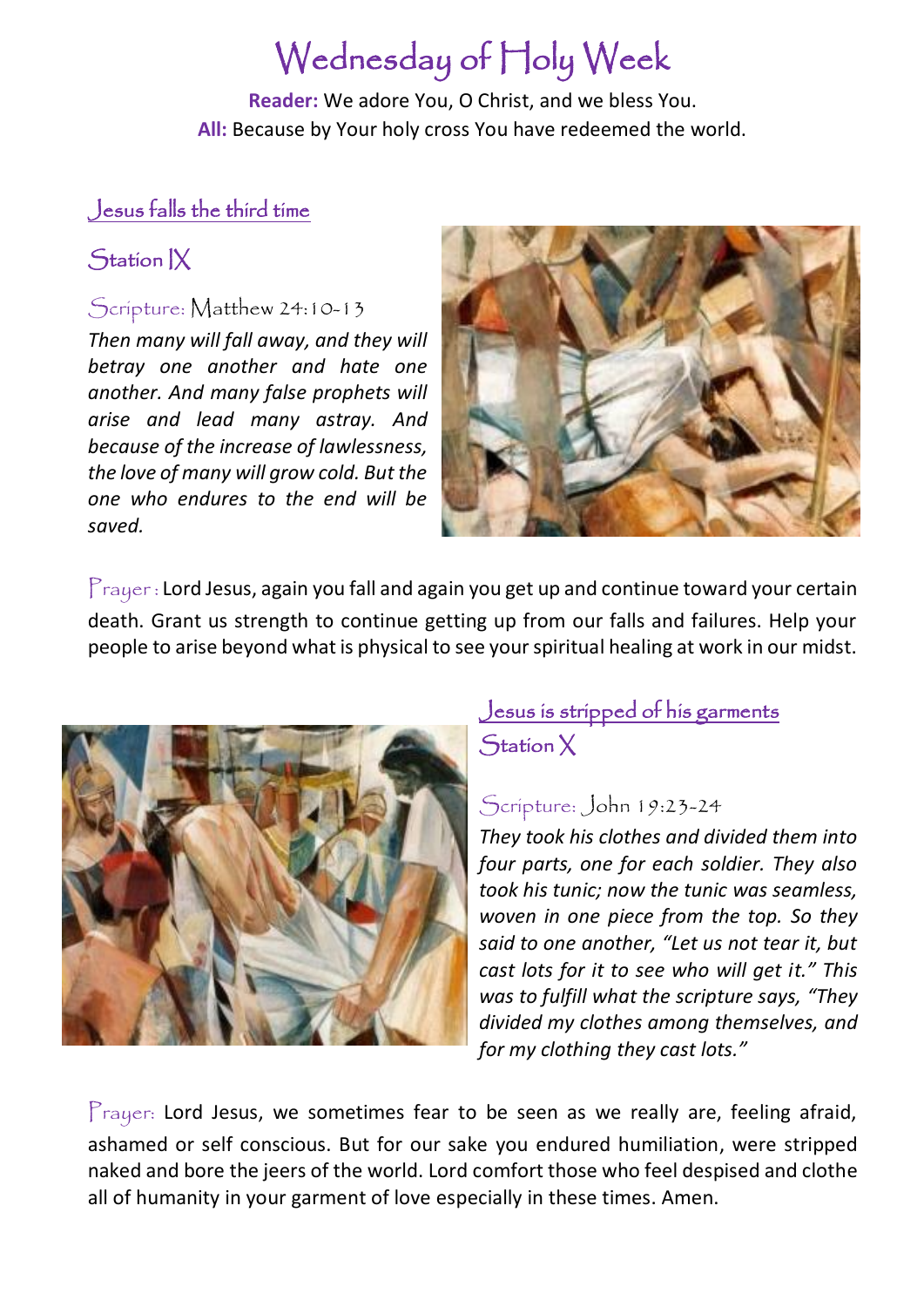#### Scripture: Mathew 27:37-40

*Over his head they put the charge against him, which read, "This is Jesus, the King of the Jews." Then two bandits were crucified with him, one on his right and one on his left. Those who passed by derided him, shaking their heads and saying, "You who would destroy the temple and build it in three days, save yourself! If you are the Son of God, come down from the cross."*

Prayer: Lord Jesus, none are like the cross you bore, and yet, our lives are filled with crosses that are hard for us to bear. Let us accompany you on the cross and may you be with us as the world faces it's current cross. In these dark moments, help us to focus on the light of your resurrection. Amen.



## The Lord's Prayer

Our Father, who art in heaven; hallowed be thy name. Thy Kingdom come, thy will be done, on earth, as it is in heaven. Give us this day our daily bread and forgive us our trespasses as we forgive those that trespass against us. And lead us not into temptation, but deliver us from evil. Amen.

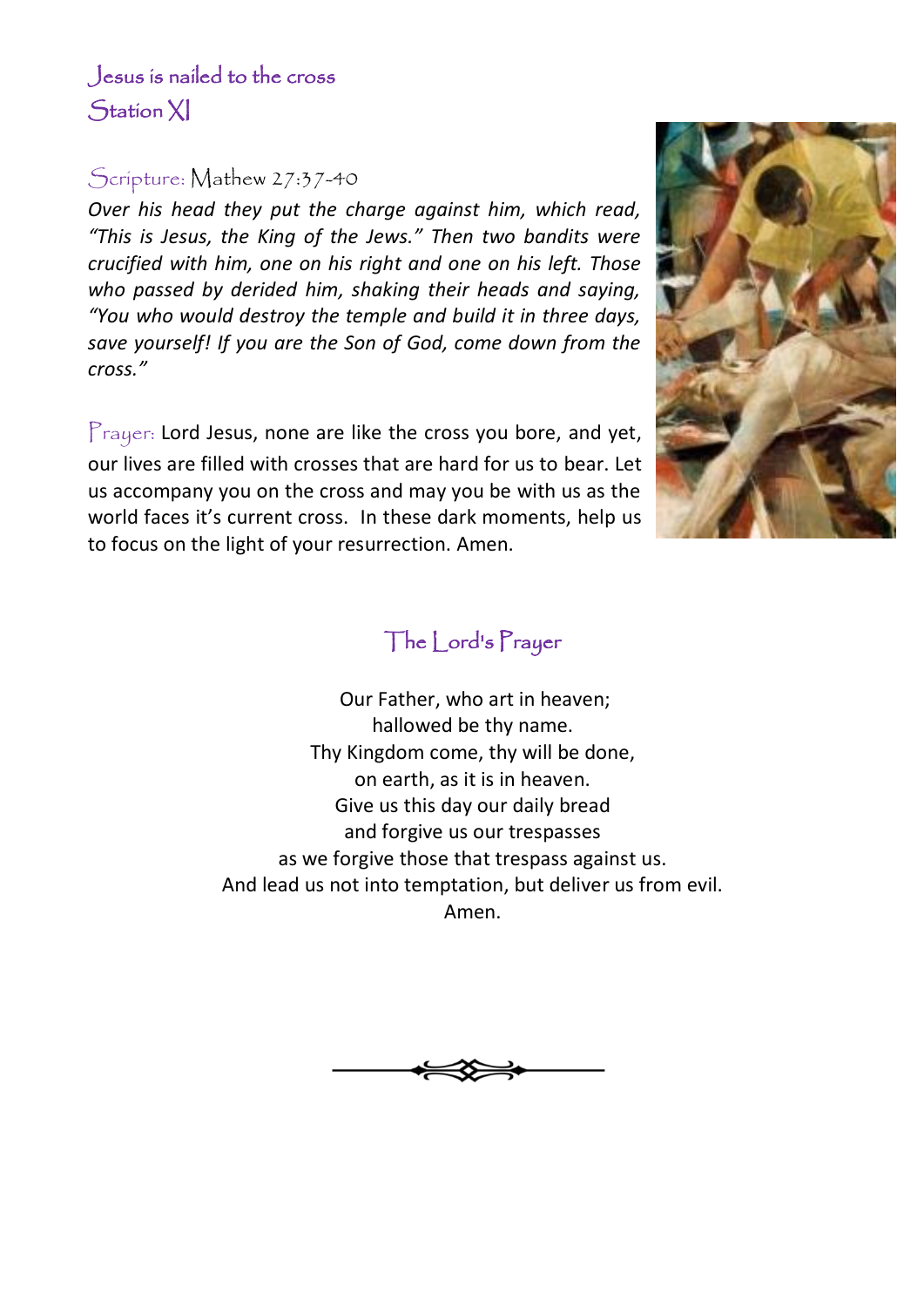## Thursday of Holy Week

**Reader:** We adore you, O Christ, and we bless you. **All:** Because by your holy cross you have redeemed the world.

#### Jesus dies on the cross

### Station XII

#### Scripture: Mark 15:33-36

*When it was noon, darkness came over the whole land until three in the afternoon. At three o'clock Jesus cried out with a loud voice, "Eloi, Eloi, lema sabachthani?" which means, "My God, my God, why have you forsaken me?" When some of the bystanders heard it, they said, "Listen, he is calling for Elijah." And someone ran, filled a sponge with sour wine, put it on a stick, and gave it to him to drink, saying, "Wait, let us see whether Elijah will come to take him down."*

 $P_{\text{rayer:}}$  Lord Jesus, we are with you as you take your last breath, in your despair and feeling of abandonment. May those who have died and those who are dying due to the pandemic be comforted with the love of family and friends. May those that are alone be comforted by the knowledge of your love for them. Amen.

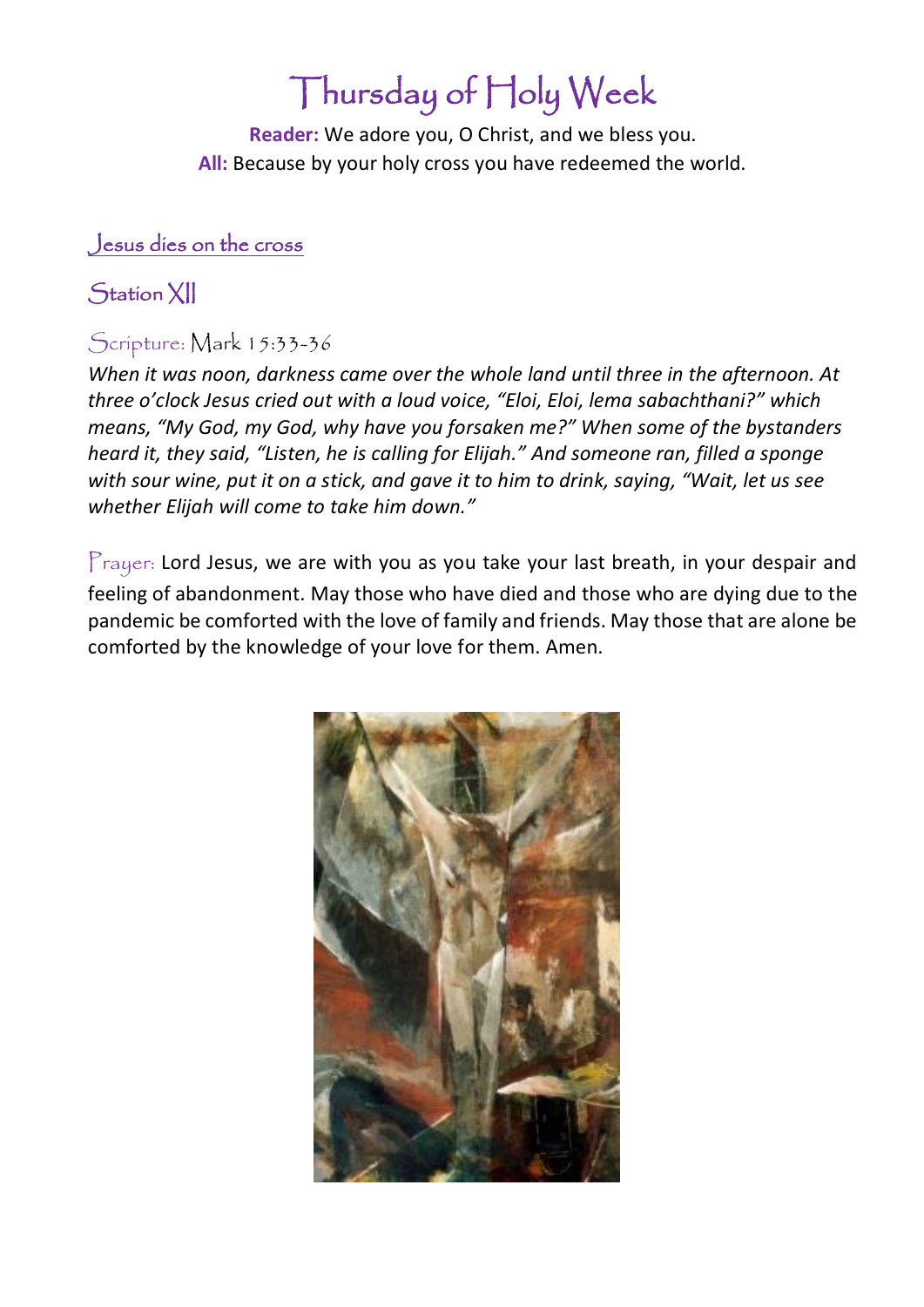## Jesus is taken down from the cross Station XIII

#### Scripture: John 19:40-42

*They took the body of Jesus and wrapped it with the spices in linen cloths, according to the burial custom of the Jews. Now there was a garden in the place where he was crucified, and in the garden there was a new tomb in which no one had ever been laid. And so, because it was the Jewish day of Preparation, and the tomb was nearby, they laid Jesus there.*

Prayer: Lord Jesus, now you are lowered from the cross into the hands of those who loved you and who

stayed by your side to the end. May we be comforted and remain faithful to you when we feel that you are far away. Amen.

#### Jesus is laid in the tomb Station XIV

#### Scripture: Matthew 27:57-60

*When it was evening, there came a rich man from Arimathea, named Joseph, who was also a disciple of Jesus. He went to Pilate and asked for the body of Jesus; then Pilate ordered it to be given to him. So Joseph took the body and wrapped it in a clean linen cloth and laid it in his own new tomb, which he had hewn in the rock. He then rolled a great stone to the door of the tomb and went away.* 

Prayer: Lord Jesus, now you are laid to rest in the tomb. May we rest in your love, confident that even when the future is uncertain, we nestle in your Father's care. Graciously calm our fears, and increase

our faith and hope in a world that has become isolated and scared. Amen.